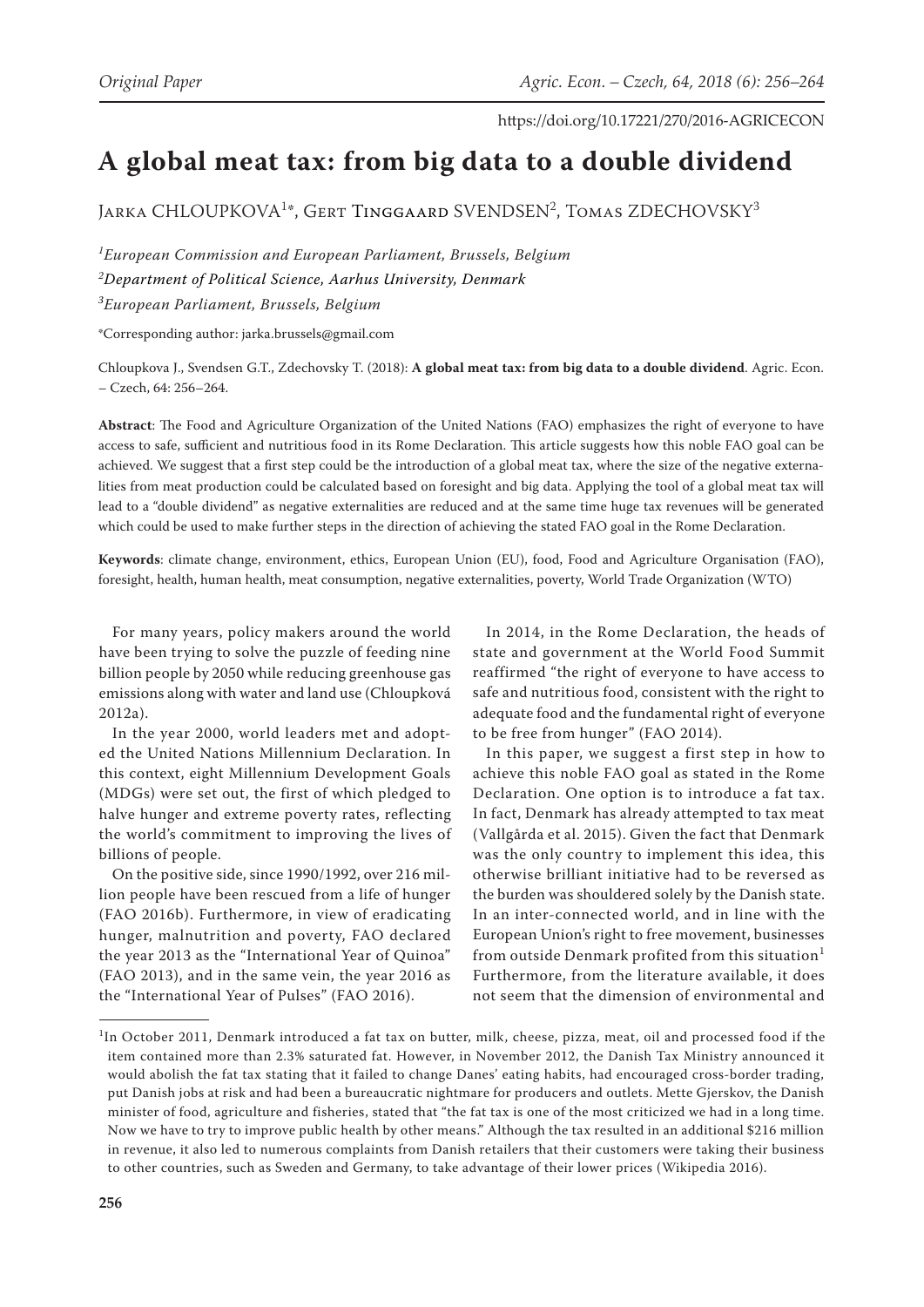natural resource damage was taken into consideration when designing the Danish tax on meat. Hence, any tax imposed on meat would have to be on a global level. A possible international institutional scheme of how to implement such a global meat tax has been outlined. As meat consumption is highest in the countries of the developed world, these countries will be affected the most.

Inspired by the Danish case, we first argue theoretically how meat taxation can help with achieving this goal, by creating a double dividend. Next, we illustrate how the tools of foresight and big data can establish the correct size of the meat tax, which would result in tax revenues for huge reinvestments. Discusses the cases of food, agriculture and climate, and outlines how such a global meat tax scheme could be set. Finally, a conclusion and perspectives are presented.

# **TAXATION AND THE DOUBLE DIVIDEND**

Market failure arises if the market does not take all production costs or benefits into account. Such an external effect ("externality") is then imposed on others and society. An externality is a "cost or benefit not expressed in a market and therefore not internalised in buyers' or sellers' market decisions" (Hillman 2009). This means that an externality is in



Figure 1. Meat production, negative externalities and taxation

existence "... whenever an individual's production or consumption decision affects the production or consumption of others other than through the market prices" (Begg et al. 1984: 334).

Thus, a market failure occurs in the case of meat production, where a wide range of negative externalities can be identified such as climate change and its extreme weather patterns, damage to natural resources (meaning water, land, air), the spread of animal-borne diseases such as mad cow disease, foot and mouth disease, avian flu, as well as human conditions such as obesity and a whole range of health problems caused by overconsumption of meat and meat products. These externalities are to be borne not only by the individual itself, but by the whole of society and taxpayers.

Meat production involves an external diseconomy or external economy, when other affected parties are damaged from the externalities. $2$  The meat producers are, however, not to blame for such negative externalities as they are unintentional: "Just as the invisible hand provides *unintended* social benefit through self-interested market decisions, people who create externalities likewise intend neither to harm nor to benefit others. *There is no goodwill intended from a positive externality and no malice intended from a negative externality*" (Hillman 2009).

In the world market for meat, there will be a demand curve, *Dw,* and a private marginal production cost curve,  $MC_p$ . The result is a market equilibrium with  $Q_p$  produced at the price of  $P_p$  as shown in Figure 1.

This private market equilibrium  $(Q_p, P_p)$  is, however, not optimal for overall society. The extra costs imposed on society from negative externalities have to be added to the normal production cost curve for meat in order to reflect the societal production cost curve. In this way, the negative externalities will be internalised in the cost production function of the meat producer. Imposing a tax *t* on each unit of meat produced will raise the private marginal production cost curve,  $MC_p$ , to  $MC_s$ , where also the negative externalities imposed on overall society are included. The optimal equilibrium for the world as a whole is therefore  $(Q_S, P_S)$ . In this way, a double dividend is achieved: (i) meat production decreases from  $Q_p$  to  $P_s$  and (ii) the total tax revenue will amount to area *A.*

 $^{2}$ Tietenberg and Lewis (2012). This situation of fighting negative externalities worldwide corresponds to the case of  $CO_2$  reduction where a global  $CO_2$  tax or quota system may be considered too (Brandt and Svendsen 2014, 2016; Svendsen 1998).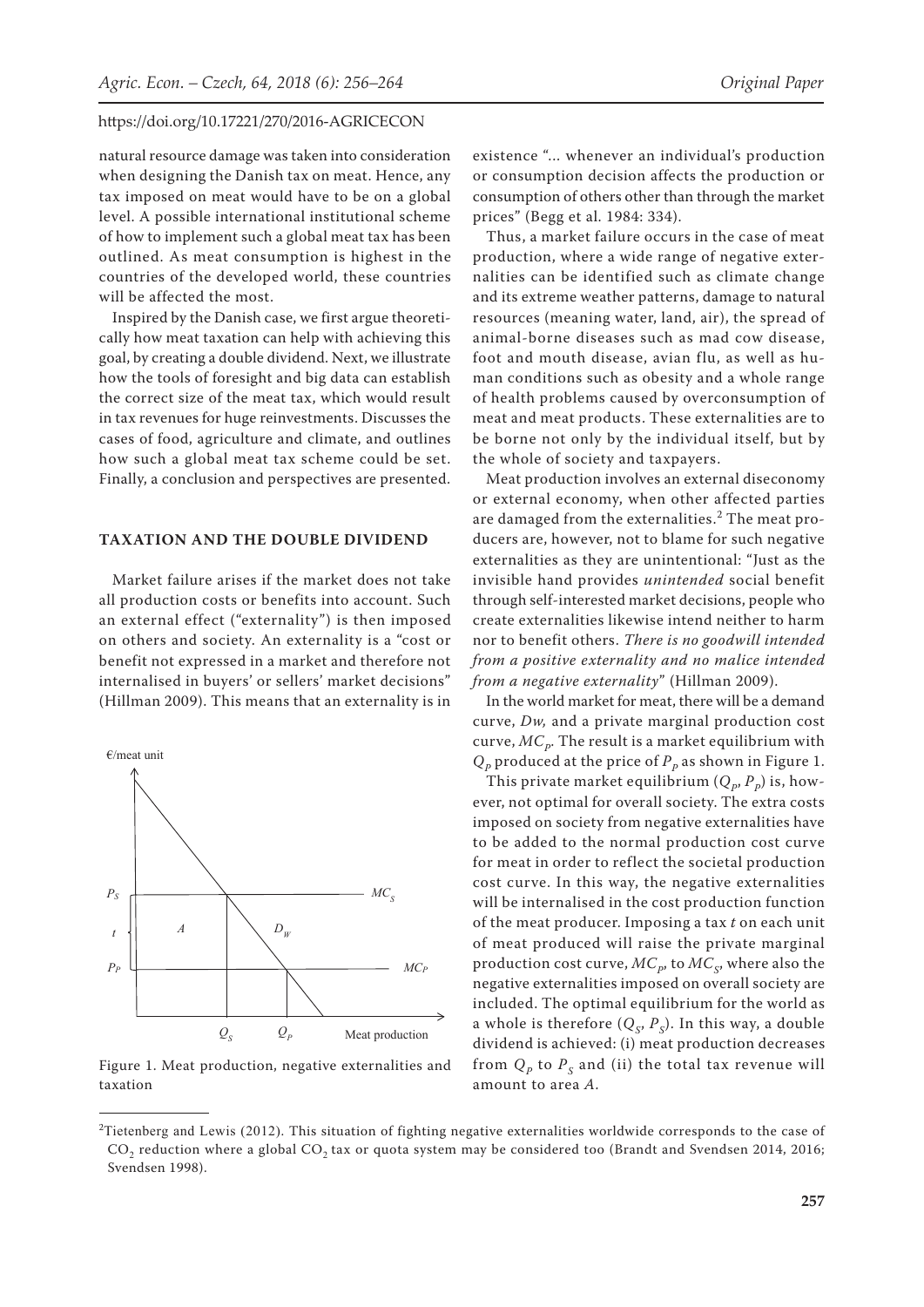# **BIG DATA AND TAX REVENUE**

Two crucial questions following from the theory depicted in Figure 1 are, of course, how to calculate the correct size of the tax *t* and how to invest the total tax revenue as represented by area A? To calculate the optimal meat tax *t*, we need to collect precise data, or at least to capture the appropriate magnitude, on the total value of the sum of negative externalities. Using foresight and big data could be one option.

In the context of the background outlined in earlier chapters, attaining the goals stated in the Rome Declaration might be rather tricky. If we were to advise governments (national, regional, local, and/or any other political initiatives) on what to do, we would suggest the use of big data as a tool for cracking the code of what goes wrong and to identify options of moving forward.

*"Foresight is a systematic, participatory, futureintelligence-gathering and medium-to-long-term vision-building process aimed at present-day decisions and mobilising joint actions. Research and innovation policies are based on (implicit or explicit) visions of the future of science, technology and society"* (European Commission 2015a)*.*

If our vision is a global society supplied with nutritious food and a healthy planet, the use of the right tool(s), such as big data to analyse all data – not just a subset of it – is needed. The end result is better decisions achieved in a fraction of the time (SAS 2013).

Gigabytes, terabytes and petabytes of data are churned out daily by operational/transactional systems, imported from databases and propagated through analysis and reporting. But that is only the tip of the data iceberg. By some estimates, this structured (numerical) data represents only about 10% of the information in an organisation. As much as 90% of data is actually unstructured data – freeform text, images, audio and video. This unstructured data comes from websites, correspondence, contact centre records, social media, blogs, claims, customer complaints and any number of other sources. It is contained in document repositories, emails, PowerPoint presentations, spreadsheets, PDFs, XML documents, SharePoint sites, website interactions, social media

sites and texting channels such as SMS and IM. It is everywhere, and it is growing fast (SAS 2013).

In other words: "The sheer volume of data resources available to us causes a scarcity of human attention" (SAS 2013). From the technological viewpoint, for unstructured data (particularly unstructured text), this is where text analytics comes in. Text analytics identifies and extracts the relevant information and interprets, mines and structures it to reveal patterns, sentiments and relationships within and amongst documents.

Big data is defined less by volume – which is a constantly moving target – than by the ever-increasing variety, complexity, velocity and variability of the data. Yet text, video and other unstructured media require different architectures and technologies for analysis. It is hard to imagine any forward-looking activity that is not considering big data. This might mean that data management strategies would have to be re-thought.

The use of big data does not imply any hypothesis, *per se*, but rather a reading into the data collected. In this way, new patterns usually emerge. Given the age we are living in, big data is abundant, and can be collected on several levels and platforms, for example: Facebook postings (many people like to share what they had for breakfast, lunch or dinner, and many of them take pictures of the food they cook or purchase in canteens and restaurants), tweets, published new recipes (do they contain meat, are they healthy?), menus at canteens, restaurants<sup>3</sup>, food served at schools, hospitals, airplanes and airports<sup>4</sup>, the content of advertisements, the proportion of supermarkets dedicated to meat as opposed to fruit, vegetable, pulses, rice, etc.

# **NUTRITIOUS FOOD, AGRICULTURE, CLIMATE AND FORESIGHT**

#### **Nutrition in the global world**

An additional element outlined by the FAO is that "Improving nutrition, and ensuring everyone has access to a healthy diet, is not the responsibility of

 $^3$ In the context of providing inspiration for non-meat alternatives, we can mention Prague, which has the world's highest density of vegan restaurants (https://www.expats.cz/prague/article/weekly-czech-news/prague-ranks-among-worldsmost-vegan-friendly-cities/, accessed Oct 18, 2016).

 $^4$ Given what is outlined below, namely that the meat sector emits more GHC than all forms of transport, it would be an interesting scientific task to actually calculate what is more polluting: the meat served on the airplane or the airplane journey itself.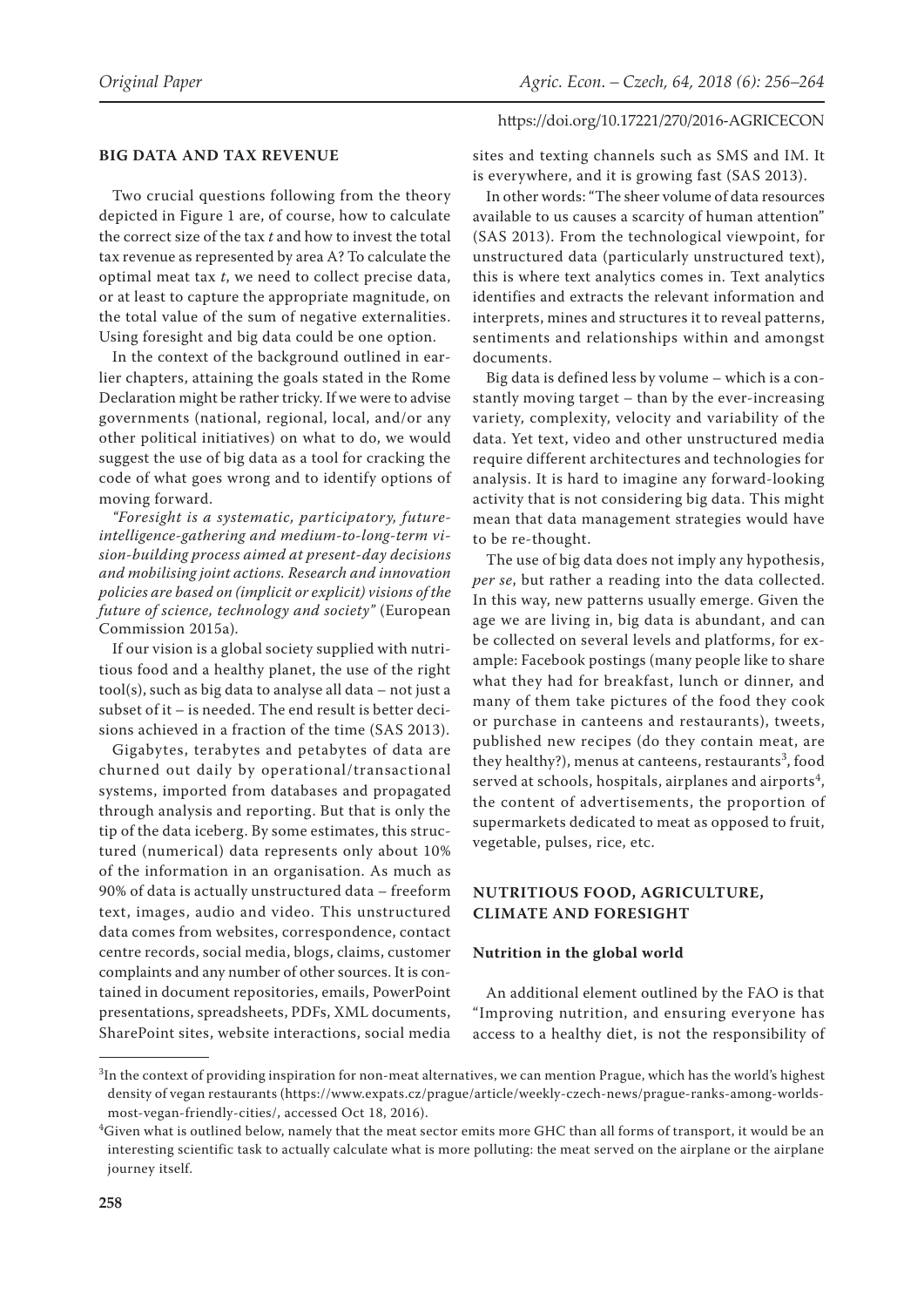the individual alone. Nutrition is a public issue that must be addressed primarily by governments in collaboration with other stakeholders, including civil society, the private sector and academia" (FAO 2014). Europe is now following suit (A Food Policy for Europe 2016).

We, the authors, live in the developed world. Nonetheless, when we have to rely on food supplied by means others than our own kitchens, for example, when attending catered events, restaurants and canteens, we experience the strong desire that this laudably forward-looking FAO initiative will become a reality for all soon. Unfortunately, these days, even in so called "developed" countries, people have limited access to nutritious food, as too much meat and processed food is being offered for consumption.

The fundamental question to ask here is: Can the FAO goal be achieved in a world which perceives animal protein, especially meat, as the supreme food option? Although there are many who are conscious of their own health as well as that of planet Earth, by attempting to limit their meat consumption, they are often marginalised and victimised due to the non-existence and/or limited choice of nutritious non-meat alternatives.

In addition, as outlined by foresight studies, a big problem is arising: As countries such as China<sup>5</sup>, India and Brazil are getting richer, meat consumption, which is perceived as a luxury and as a symbol of status, is increasing markedly among their populations (European Parliament 2009). This is also reconfirmed by the FAO: "As poor countries become more prosperous, they acquire some of the benefits along with some of the problems of industrialized nations. These include obesity." Sources report that during the last 40 years, the global number of obese people rose from 105 million in 1975 to 614 million in 2014 (MF Dnes 2016).

FAO: The cost of a poor diet: "The underweight and overweight share high levels of sickness and disability, shortened life spans and reduced productivity. Obesity increases the risk of chronic diseases such as diabetes, hypertension, heart disease, stroke, gall bladder disease and a number of cancers."

In other words, escaping from poverty might mean reducing chronic hunger, but, on the other hand, it may also lead to a worse nutritional basis than what was the *status quo* under poverty, as traditional diets featuring grains, potatoes, pulses and vegetables are giving way to meals high in fat, meat and industrially prepared meals high in sugar and other additives. In the words of the FAO: "And as food companies watch incomes rise in the developing world, they are setting their sights on new markets. From Mexico to Morocco, the same foods that jeopardize health in wealthy countries are now tempting poor ones."

Yet, it is scientifically proven that the developed world is abusing the consumption of animal-derived protein, especially of meat, to the detriment of the climate as well as their own health. In terms of human health, the average European citizen is consuming three-times more meat than is medically advisable. In the USA, this statistic is even more striking, as the average US citizen consumes four-times more meat than is medically advisable. The European Parliament (2009) has stated that: "Based on nutritional requirements, the scientific consensus strongly indicates that the developed world appears to be overconsuming meat products."

From the point of view of governments that are conscious of their countries' medical expenditures, and of the use of taxpayers' contributions, meat overconsumption is having devastating consequences due to the high occurrence of diseases such as diabetes, cardiovascular diseases, obesity, etc. (European Parliament 2009).

### **The alarming cost of meat consumption**

Unfortunately, the negative externalities associated with meat consumption, in terms of damage to the environment, natural resources and climate, are not limited only to people consuming meat, but affect everybody irrespectively of whether that individual consumes meat or not. Unless immediate changes are implemented, many future generations will suffer as a result of the carelessness of this current generation. The following figures speak for themselves:

 $^5$ Data from the period 1990–2003 provide examples of this trend. In 1990, Japan consumed an average of 37 kg of meat per capita. Growth in meat consumption over this period was slow, and Japanese meat consumption levelled off at 43 kg per capita in 2000, remaining at this level to 2003. During the same period, Chinese meat consumption more than doubled from 25 kg per capita in 1990 to 54 kg per capita in 2003 (European Parliament 2009). Yet, from a medical point of view, the appropriate amount of meat for an average person should not exceed 28 kg/year.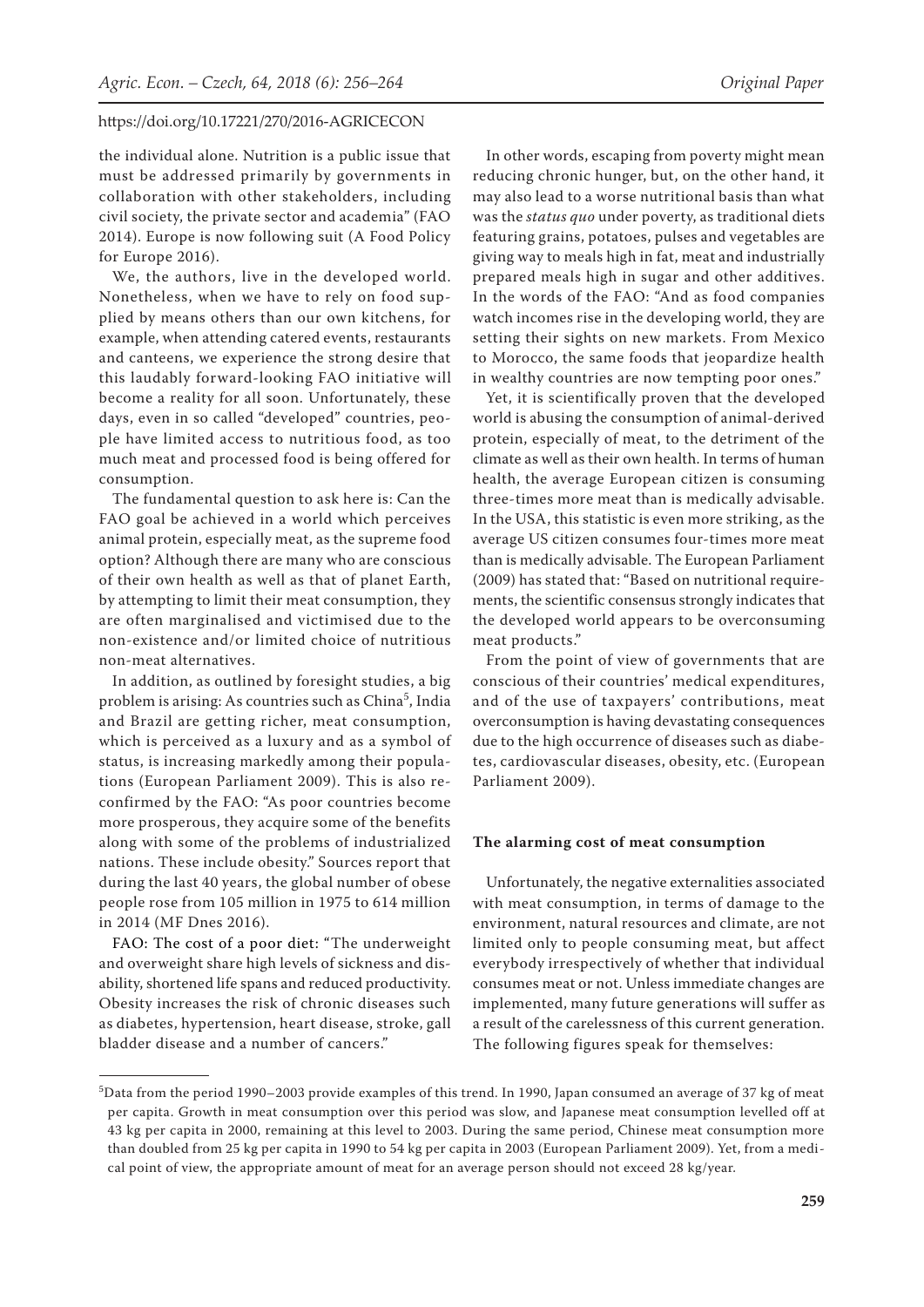On average, seven tonnes of water are needed to create the feed required for 1 kg of meat<sup>6</sup> (European Parliament 2009). Among all meats, poultry emerges as the least water-intensive, with between 2390 and 3900 L of embedded water in each kg of poultry meat. The actual water requirements for livestock production are considerably higher, as drinking water alone accounts for 65% of the animals' body weight. Water requirement estimations for the production of 1 kg of beef come to around 15 000–20 000 L (European Parliament 2009; Smolin and Grosvenor 2010).

The embedded water in plant-based food is significantly lower, with between 100 and 5000 L in each kg of product (European Parliament 2009). In other words, meat consumption will exacerbate the scarcity of water resources already felt by many parts of the world.

Worldwide food production is responsible for 31% of total greenhouse gas (GHG) emission. Livestock's share of total emissions from agriculture is at 80%, with cattle, sheep and pig production being the main contributors (Chloupková 2009). The global livestock industry emits more GHG than all forms of transport (European Parliament 2009). Hence, reducing meat consumption has a much more palpable impact than buying any food produced locally.

Assuming production methods and yield trends remain stable, producing the quantity of meat that would be required to feed the global population based on Western eating patterns would impose the following burdens: 33% of global arable land would be required only to produce the feed for the animal sector; 58% of the world's surface would have to be sacrificed as pastureland and about 18% of oil production would be required as an input in the animal husbandry. To illustrate, 7–10 kg of cereal feed is required to produce a single kilogram of beef (Chloupková 2009). In other words, 2 ha of land can feed either one meat eater, 14 vegetarians or 50 vegans (Smolin and Grosvenor 2010).

Given the pronounced difference clearly outlined by Smolin and Grosvenor (2010), 200 000 litres of water are needed to produce 1 kg of beef, while "only" 2000 litres of water are needed to produce 1 kg of

soy. This, together with the other factors outlined above, demonstrates that given the currently available scientific knowledge, it is more effective, from economic, ecological as well as health perspectives, to feed the majority of the global population mostly with plant-derived food as opposed to animal-derived food.

This reality was also voiced during the Danish meat tax debate, by taking into perspective individual human health issues: "As it is today, it is much cheaper to live healthily than unhealthily, and if you believe that you can regulate the behaviours of the Danes by using taxes and excises … we have reached a limit" (Vallgårda et al. 2015).

*Voices of high-political leaders on this issue are clear: "Obesity and overconsumption of meat are serious problems in the developed part of the world. These phenomena are not only unhealthy; they are also related to the climate change and other environmental challenges, like water and air pollution. Consumers have the right being informed about the consequences of their decisions. The challenges we are facing in the 21st Century are huge, so all the options to address them should be taken into account, including the market policy measurers analysed by the authors."*  (Janez Potočnik 2016)<sup>7</sup>

# **Behavioural change as a possible solutions**

The issues outlined above are well understood by the European Parliament, which on 29 September 2015 released a manifesto calling for healthier, plantbased food options, in order to solve the crises affecting both our planet as well as human health. This initiative was driven by the democratically elected members of the European Parliament and enjoyed cross-party support. As a part of this initiative, several hundred delicious and nutritionally balanced lunch meals were made from the vegan, gluten-free leftovers collected from Brussels supermarkets and distributed in front of European Parliament to staff members and passers-by<sup>8</sup>.

The farmer is not the culprit in this global problem. Yet, unless this inconsiderate human behaviour, which is exacerbating the speed and volume of climate

<sup>6</sup> Although it should be noted that such water is not actually 'lost' as it, in part at least, will return to the aquifer it is drawn from.

<sup>7</sup> In personal communication with Janez Potočnik, former EU Commissioner for Research and Science (2004–2010) and the Environment (2010–2014), and current chairman of the Forum for the Future of Agriculture and of the Rise (Rural Investment Support for Europe) Foundation.

<sup>8</sup> One of the authors was a witness to this initiative.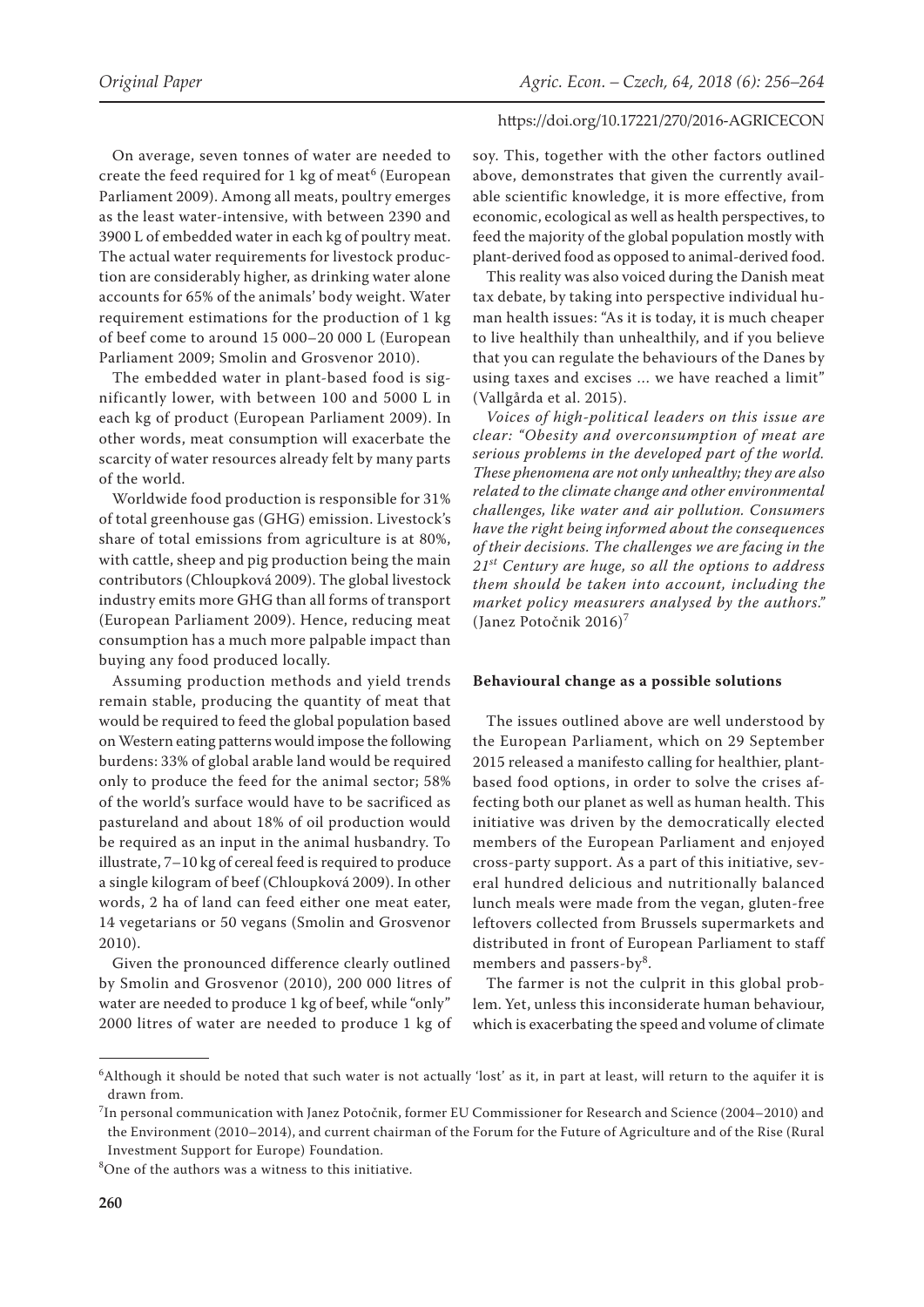change and impinging on scarce natural resources, is shifted by 180 degrees, humanity is going to have to deal with a very major disaster in the very near future.

Ethically speaking, it is the role of the developed countries to pioneer this change of human behaviour by radically limiting their meat consumption. This would not only help the developed countries, their populations and their economies *per se*, but it would also help the developing countries, whose meat and animal protein production is not (yet) at breaking point (European Parliament 2009). Furthermore, although they are growing rapidly, the GHG emissions of the developing countries do not yet exceed the world average (Huffington Post 2013).

Hence, a pioneering initiative by developing countries, including the European Union, to limit their meat consumption and bring it down to the level of developing countries, would be the best gift that the developed world could give to developing countries. Furthermore, this gift represents a win-win scenario for all parties, and, in its long-term impact, can outrank any developing aid that is being given to the developing countries.

It is the farmers and the agricultural sector who are suffering tremendously from climate change and the unpredictable weather patterns and weather extremities. Farmers all over the world never know in advance whether their farm will be hit by too much rain or drought, and/or if the annual harvest will be destroyed altogether. The ripple effect of this is that under different scenarios different pests and/or different diseases spread (CZELO 2013, 2014).

Plant breeding is one of the innovation and technology options that will allow the development of plant varieties tolerating a broader range of extremities, such as varieties resistant to pests and diseases and tolerant to environmental stress (Chloupek 2000). For this purpose, the revenues captured could be used towards research and innovation, such as plant breeding, and/or used towards insurance for farmers, as, due to damage to the planet, weather extremities and storms, etc., are expected to increase in frequency.

Another option would be to put in place a higher tax for meat and to incentivise the consumption of plant-based food by lowering their taxes. What would speak for this option is the fact that most citizens across the world are already used to the fact that they pay more taxes for unhealthy products (hard alcohol, cigarettes, etc.) compare to their other supermarket purchases. It should be, therefore, easy to put meat in the same (or a similar) category with the unhealthy

items. To offset the grocery basket purchase, it would be wise to use a lower tax bracket for plant-based food.

Yet another way to approach such a complex situation would be to introduce a tax on GHG as an alternative to a meat or fat tax. This could present a more practical alternative to the meat tax, as it would not seem to target the farm level *per se*. However, to offset the full range of the negative externalities caused by meat (over)consumption, alongside the GHG emission taxes, it would be necessary to introduce also water tax, soil tax, etc. This could result in a heavy bureaucratic load. Also, the underlying message aimed at the broad population: "Eating less meat is good for you and good for the planet" would be lost in the "translation" of too many different taxes, none of which would mention the word "meat".

The overarching objective of altering tax brackets for meat *vis-*à*-vis* plant-based food is to induce a behavioural change. The authors are of the opinion that another path to consider with the aim of reducing meat consumption would be global guidelines on meat consumption as suggested below.

A worldwide guideline could define a standard meal as plant-based food. The guideline should capture the essence of the necessity that meals containing meat should be in a minority compared to plantbased meals and/or meals not containing meat. These guidelines could be applicable in food outlets/canteens at airports, parliaments, governments, international institutions, schools, universities, prisons, etc.

Undoubtedly, this would be a profoundly ethical step towards improving the global health of the world's population as well as the well-being of the planet itself.

# **Possible scenario for implementing a global tax system**

Any new tax system which would come into effect would have to be holistically thought through to treat the current problem of meat overconsumption, and also to avoid any new market distortion, as happened in Denmark with the noble attempt to introduce a fat tax. For that reasons, the authors would prefer to concentrate on a meat tax, rather than a fat tax, to avoid penalising the consumption of healthy oils, such as olive oil, avocados, nuts, seeds, etc., that are necessities in any nutritious, and especially plantbased, diet. Although we outline that different meats, and certainly different parts of meat, different ages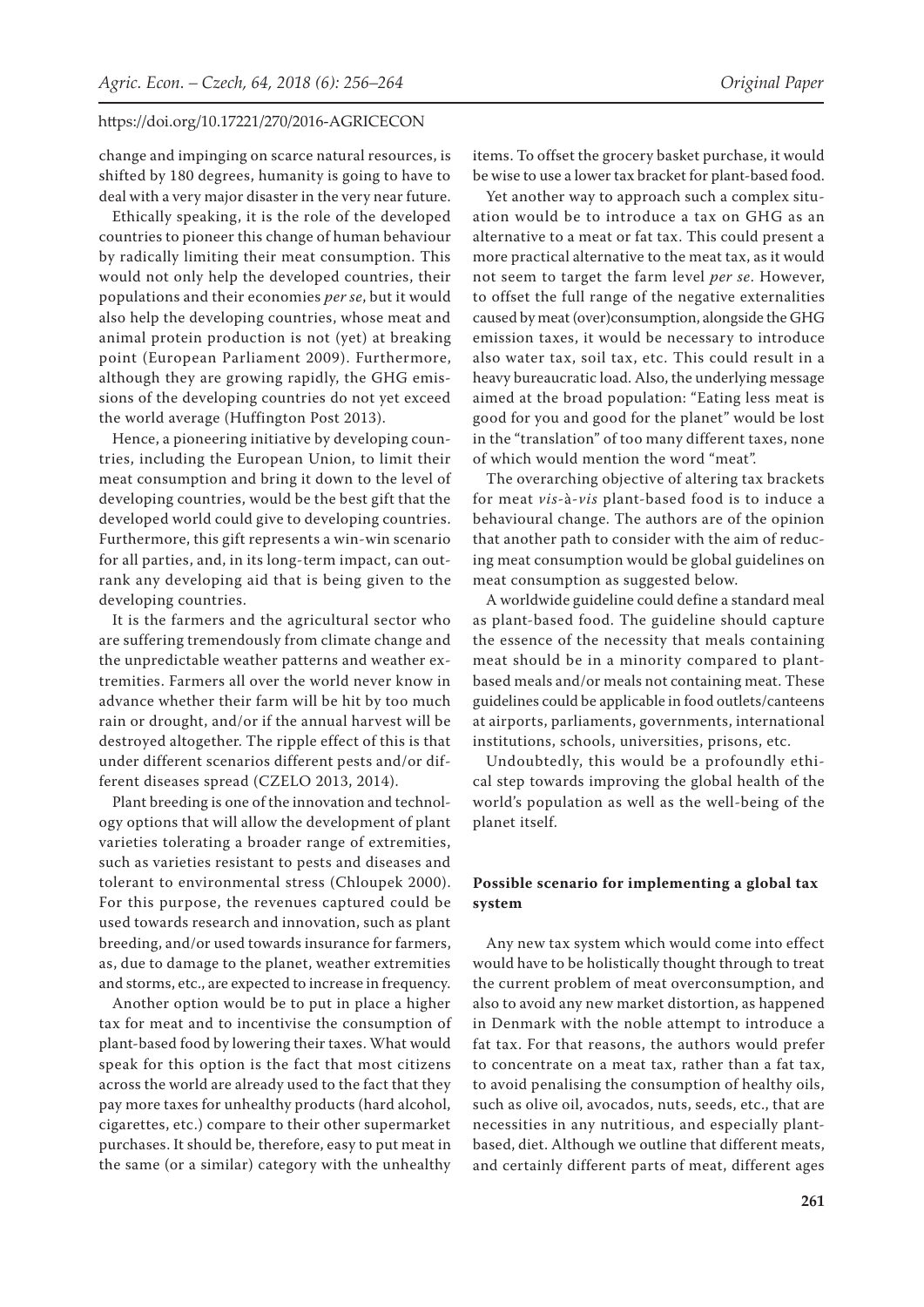of the slaughtered animals, etc., present different negative externalities, the authors would recommend the use of one single meat tax; otherwise the system becomes too complex and would require a voluminous administrative support to determine the origin of all the different sorts of meats.

A worldwide solution is an absolute necessity. For this purpose, a new international platform could be created, or an already existing international platform could be used. Two possible platforms could be the World Trade Organization (WTO) and/or United Nations (UN).

If the WTO scheme should be taken, then "piggy-backing" on the already existing Sanitary and Phytosanitary (SPS) Measures Agreement, part of which, *inter alia*, requires animals to be slaughtered at certified processing points, may represent a smooth and effective choice. It may be therefore the most logical place to implement such a levy.

# **Other aspects**

Food waste is another important subject to which not enough attention is being paid (Chloupková 2012; Council of the European Union 2016). Similar to meat, food waste also creates externalities, which then place a burden on many market actors. However, for reasons of simplicity this article deals only with the issue of meat.

#### **CONCLUSION AND PERSPECTIVES**

The main issue that we tackled in this article was how to go about realising the noble FAO goal as stated in the Rome Declaration. We argued that one important solution answer could be to introduce a global meat tax that incorporates the negative externalities in the private marginal production cost curves. Policy makers should not be discouraged by the abolishment of the Danish meat tax for the reasons outlined in the previous chapters, namely: Denmark acted unilaterally, and the environmental damage caused by the meat consumption did not seem to be taken into account.

The appropriate size of the meat tax should be calculated based on the holistic use of foresight and big data. As a result, a double dividend occurs where

meat production will drop to the optimal level and tax revenue will be generated at the same time. How the tax revenue generated should be invested is a political decision that calls for international negotiations. There are a whole range of possibilities such as development aid, disaster funds, climate change, research and new technology, etc.

The authors are of the opinion that the revenue collected should be solely used for the farmers already hugely disadvantaged by the adverse effects of climate change; be it for the purpose of lowering land tax, for their insurance funds or, investments in research and innovation such as breeding new plant varieties resistant to a broad range of extreme weather etc.

In perspective, Dr Rajendra Pachauri, chair of the United Nations Intergovernmental Panel on Climate Change, which in 2007 was awarded a joint share of the Nobel Peace Prize, has suggested that people should reduce their meat consumption to help combat climate change<sup>9</sup>.

Furthermore, the EFFLA Policy Brief "European Bioeconomy Challenges: Food security, Sustainable Agriculture and Forestry, Marine and Maritime and Inland Water Research" addressed to the Commissioner for Research and Innovation, as well as the European Parliament's Science and Technology Options Assessment's study "Implications of Global Trends in Eating Habits for Climate Change, Health and Natural Resources", are both calling for a reduction in the consumption of meat and the cutting down of food waste. This is in order to reduce the occurrence of obesity and other related diseases, and the abuse of natural resources with respect to the scarcity of water and land and in order to curb  $CO<sub>2</sub>$ emissions (European Commission 2015b; European Parliament 2009).

## **Acknowledgement**

We wish to express a warm note of thanks to the reviewers whose constructive comments helped improve the quality of the manuscript.

# **REFERENCES**

A Food Policy for Europe (2016): The New Mansholt Letter. Available at https://mansholt.atavist.com/ newletter#chapter-1072466 (accessed May 28, 2016).

 $^9$ During a meeting in the European Parliament witnessed by one of the authors.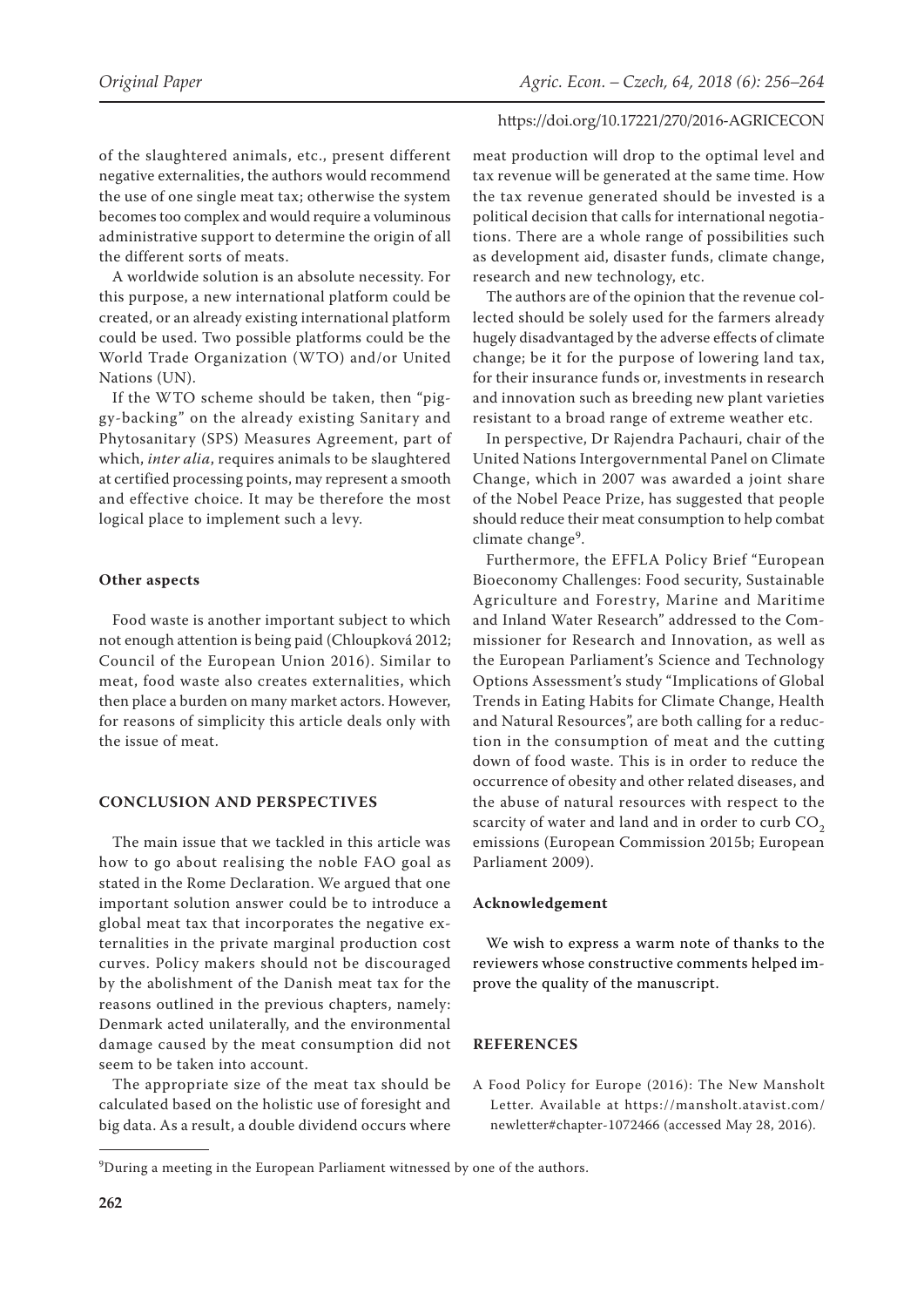- Begg D., Fischer S., Dornbusch R. (1984): Economics. McGraw-Hill, London.
- Brandt U.S., Svendsen G.T. (2014): A global  $CO<sub>2</sub>$  tax for [sustainable development?](http://findresearcher.sdu.dk/portal/da/publications/a-global-co2-tax-for-sustainable-development(879e3769-87ad-49f3-b41f-cea95354a1af).html) [Journal of Sustainable De](http://findresearcher.sdu.dk/portal/da/journals/journal-of-sustainable-development(146fbb7c-2aa5-49b9-bae9-fe1e780caf24).html)[velopment](http://findresearcher.sdu.dk/portal/da/journals/journal-of-sustainable-development(146fbb7c-2aa5-49b9-bae9-fe1e780caf24).html), 7: 85–93.
- Brandt U.S., Svendsen G.T. (2016): The Politics of Persuasion: Should Lobbying be Regulated in the EU? Edward Elgar Publishing Cheltenham.
- Burgelman J.-C., Chloupková J., Wobbe W. (2014): Foresight in support of European research and innovation policies: The European Commission is preparing the funding of grand societal challenges. European Journal of Futures Research, 2: 55.
- Chloupek O. (2000): Genetická diverzita, šlechtění a semenářství. Academia, Czech Republic.
- Chloupková J. (2009): Improvements in growth and sustainability through technology and interdisciplinary Incentives; a chapter in the EU Policy Challenges 2009–2019. A report to the President of the European Parliament, June 2009. Available at http://www.europarl.europa. eu/former\_ep\_presidents/president-buzek/ressource/ static/files/special/EU\_Policy\_Challenges\_2009-19\_-\_ Full\_Text.pdf (accessed Jan 17, 2016).
- Chloupková J. (2012a): Contrary to popular belief, conventional crops are also faced with health concerns. Europe's World, Autumn 2012. Available at http://europesworld. org/2012/10/01/contrary-to-popular-belief-conventional-crops-are-also-faced-with-health-concerns/#. VpLnYxUrLIU
- Chloupková J. (2012b): Potraviny do popelnic nepatří. Interview with Franz Fischler, European Commissioner for Agriculture 1995–2004). Zemědělec. Available at http://zemedelec.cz/potraviny-do-popelnic-nepatri/
- Council of the European Union (2016): Food losses and food waste – Council conclusions. Available at http:// data.consilium.europa.eu/doc/document/ST-10730- 2016-INIT/en/pdf (accessed July 11, 2016).
- CZELO (Czech Liaison Office for Research and Innovation) (2013), in cooperation with Permanent Representation of the Czech Republic to the European Union Conference, Agricultural Research and Food Security – Outlook to Horizon 2020 and beyond; Czech contribution to common European effort; moderated by Jarka Chloupková, June 2013. Available at http://www.czelo.cz/files/ dokums\_raw/Food\_security\_conference\_05\_June\_2013\_ Brussels\_Agenda.pdf
- CZELO (Czech Liaison Office for Research and Innovation) (2014), in cooperation with Permanent Representation of the Czech Republic to the European Union Conference, Water Research for Agriculture – Sustainable Resources of water in Europe; moderated by Jarka Chloupková,

June 2014. Available at http://www.mzv.cz/file/1187504/ WATER\_RESEARCH\_FOR\_AGRICULTURE\_half\_ day\_conference\_10\_June\_2014\_Brussels\_UPDATE.pdf

- European Commission (2015a): FOR-LEARN: Support to mutual learning between Foresight managers, practitioners, users and stakeholders of policy-making organisations in Europe. Available at http://forlearn.jrc. ec.europa.eu/index.htm (accessed Nov 16, 2015).
- European Commission (2015b): European Bioeconomy Challenges: Food security, Sustainable Agriculture and Forestry, Marine and Maritime and Inland Water Research. European Forum on Forward Looking Activities – EFFLA Policy Brief No. 3. Available at https:// ec.europa.eu/research/innovation-union/pdf/expertgroups/effla-reports/effla\_pb3\_-\_european\_bioeconomy\_challenges.pdf (accessed Nov 16, 2015).
- European Parliament (2009): Implications of Global Trends in Eating Habits for Climate Change, Health and Natural Resources Study (IP/A/STOA/IC/2008-180). Science and Technology Options Assessment (S T O A). Acailable at http://www.europarl.europa.eu/RegData/etudes/ etudes/join/2009/424735/IPOL-JOIN\_ET(2009)424735\_ EN.pdf (accessed Nov 16, 2015).
- FAO (2013): International Year of Quinoa. Available at http://www.fao.org/quinoa-2013/en/ (accessed Dec 24, 2015).
- FAO (2014): Rome Declaration on World Food Security. Available at http://www.fao.org/docrep/003/w3613e/ w3613e00.htm (accessed Dec 25, 2015).
- FAO (2016a): International Year of Pulses. Available at http://www.fao.org/pulses-2016/en/ (accessed April 2, 2016).
- FAO (2016b): The Nutrition Transition and Obesity. Available at http://www.fao.org/FOCUS/E/obesity/obes2. htm (accessed Jan 10, 2016).
- Hillman A.L. (2009): Public Finance and Public Policy. Responsibilities and Limitations of Government. Cambridge University Press, Cambridge.
- Huffington Post (2013): Developing Countries' Carbon Emissions Will Vastly Outpace Developed Nations, U.S. EIA Says, Sept 24, 2013. Available at http://www. huffingtonpost.com/2013/07/25/carbon-emissionsdeveloping-countries\_n\_3651513.html (accessed Oct 8, 2016).
- MF Dnes (2016): Počet obézních vzrostl za 40 let na šestinásobek. April 2–3, 2016.
- SAS (2013): From Big Data to Meaningful Information. Conclusions paper. Available at https://www.sas.com/ content/dam/SAS/en\_us/doc/conclusionpaper1/frombig-data-to-meaningful-information-106328.pdf (accessed Jan 17, 2017).